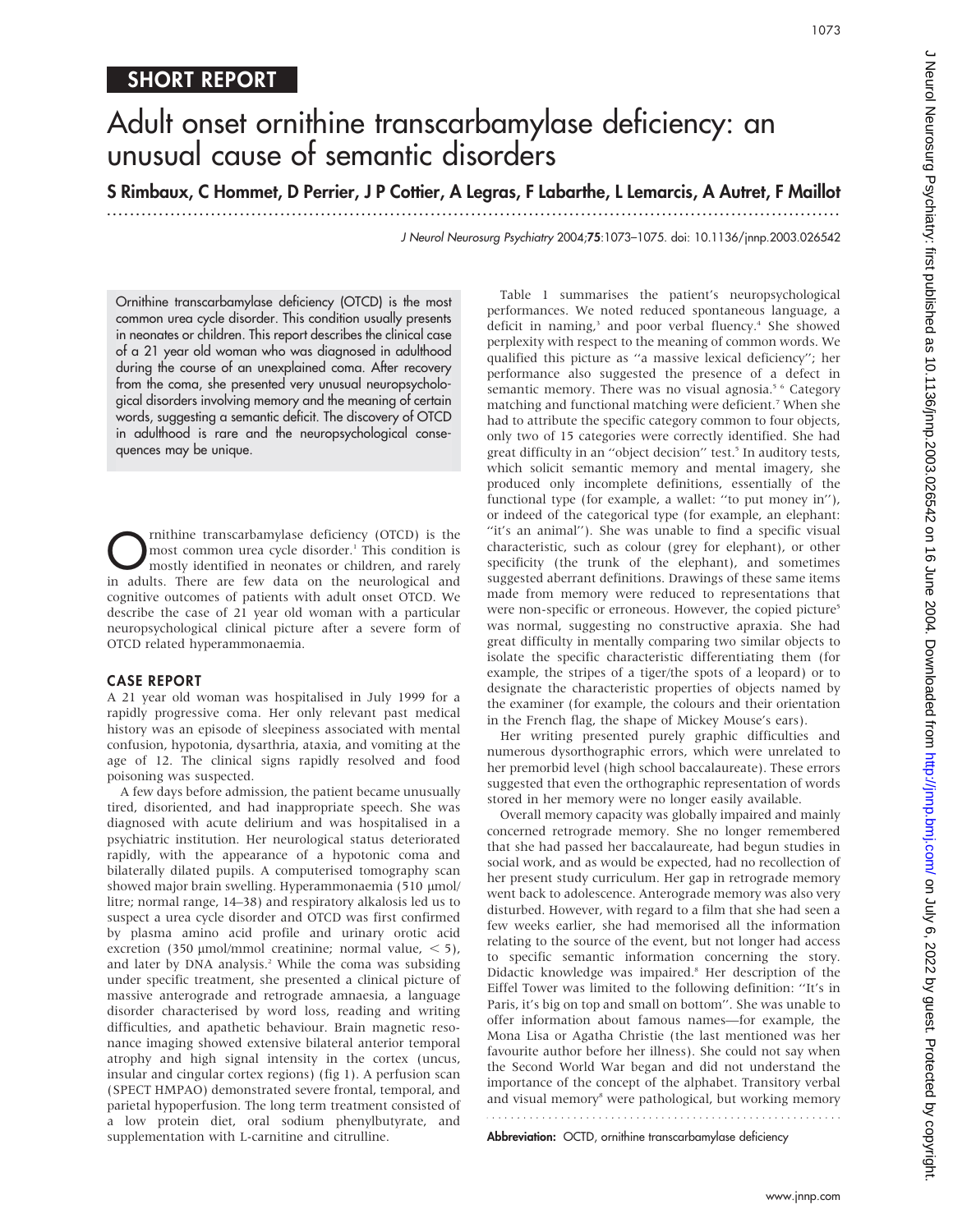

Figure 1 Axial fluid attenuated inversion recovery magnetic resonance imaging scan showing extensive bilateral anterior temporal atrophy, high signal intensity in the temporal cortex at the level of the uncus, and dilatation of the temporal horns.

was correct.8 Nevertheless, she remained well oriented in time.

Despite six months of intensive speech therapy she has remained very handicapped in her daily life and has been incapable of resuming her studies. Nevertheless, she has reconstructed a few autobiographical memories thanks to family photo albums and memory relearning with the help of her immediate family.

## DISCUSSION

OTCD is a transmitted X linked deficiency in which late onset forms have been described in both men and women.<sup>1</sup> During the first years of life, the clinical presentation can be variable, ranging from a simple distaste for protein to psychiatric disorders or coma with raised serum ammonia. The neurological manifestations in infants and children are mainly mental retardation, hypotonia, convulsions, mental confusion, and headache,<sup>9</sup> but such neurological symptoms may occur in heterozygous adult females, as in the case of our patient. The neuropsychological consequences of OTCD have received little attention, and most often remain limited to a low intellectual quotient (IQ) in children or adolescents.<sup>10 11</sup> According to Maestri et al,<sup>12</sup> the intellectual outcome is poor in 20–40% of patients. Msall and colleagues<sup>13</sup> confirmed these data. In a survey of the long term cognitive and neuropsychological outcomes in children treated for OTCD, Nicolaides et al described either global cognitive impairment or learning difficulties, including deficits in executive functions.<sup>11</sup>

After recovery from the coma and with a decrease in serum ammonia, our patient developed severe anterograde and retrograde memory loss and distinctive language disorders characterised by a loss of the meaning of words, related to a semantic impairment. Semantic memory regroups each individual's general knowledge, independent of the spatial and temporal context in which they were acquired, in addition to their personal history. Thus, it defines the knowledge and culture of an individual, and constitutes the didactic memory.14 An impairment in semantic memory can be explained by a deficiency in semantic representations or damage to the semantic stock itself, but is not easy to test.<sup>15</sup>

This semantic deficit is not easy to explain. We reported anterior temporal atrophy, high signal intensity at the level of the uncus and along the insular cortex, and a severe frontal, temporal, and parietal hypoperfusion on SPECT. Our findings on imagery are consistent with Kurihara et al,<sup>16</sup> who described cortical abnormalities, particularly in the cingulated gyrus

|                                                       | Scores and comments                                       |
|-------------------------------------------------------|-----------------------------------------------------------|
| Language                                              |                                                           |
| Naming (DO 80) <sup>3</sup>                           | $51/80$ (-28 SD) numerous anomic type errors              |
| Verbal fluency <sup>4</sup>                           |                                                           |
| Lexical fluency (in 1 minute)                         | $8(-2.9 SD)$                                              |
| Formal fluency (in 1 minute)                          | $7(-1.8 SD)$                                              |
| Visual perception                                     |                                                           |
| Visual matching <sup>5</sup>                          |                                                           |
| Of two examples of the same object                    | 32/32                                                     |
| Of two views of the same object                       | $22/25$ (-0.6 SD, not pathological)                       |
| Functional and category matching                      | $11/50$ (pathological score $\leq 47/50$ )                |
| Semantic tests                                        |                                                           |
| Specific category common to 4 objects (personal test) | $2/15$ categories                                         |
| Object decision test <sup>5</sup>                     | Real objects, 12/25 accepted; non objects, 16/25          |
|                                                       | accepted as real objects                                  |
| Object decision (forced choice) <sup>6</sup>          | 11/50                                                     |
| Mental imagery                                        |                                                           |
| Drawing from memory <sup>5</sup>                      | Only non-specific or erroneous representations            |
| Auditory tests which solicit semantic memory and      | Incomplete definition (functional type) Impossible to     |
| mental imagery (personal test)                        | find an additional visual characteristic                  |
| Mentally comparing two similar objects (personal      | Impairment                                                |
| test)                                                 |                                                           |
| Memory <sup>8</sup>                                   |                                                           |
| Global memory score                                   | 62                                                        |
| Subtest orientation                                   | 5/5                                                       |
| Subtest information (didactic knowledge)              | 0/18                                                      |
| Direct span                                           | 8                                                         |
| Indirect span                                         | 8                                                         |
| Writing                                               | Graphic difficulties (telescoping, distortion of figures, |
|                                                       | numerous erasures and crossing out)                       |
|                                                       | Dysorthographic errors                                    |